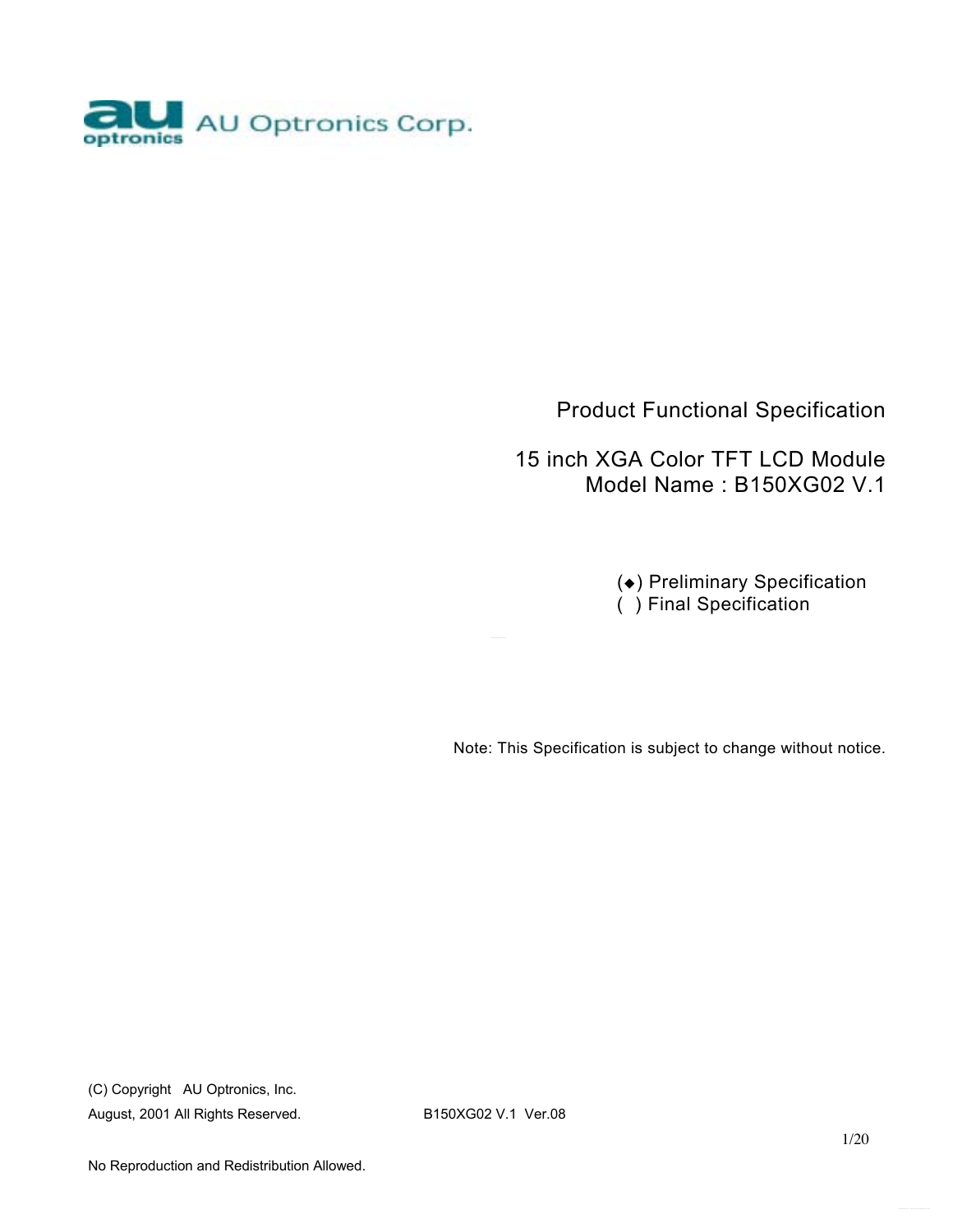## I. Contents

- 1.0 Handling Precautions
- 2.0 General Description
	- 2.1 Characteristics
	- 2.2 Functional Block Diagram
- 3.0 Absolute Maximum Ratings
- 4.0 Optical Characteristics
- 5.0 Signal Interface
	- 5.1 Connectors
	- 5.2 Signal Pin
	- 5.3 Signal Description
	- 5.4 Signal Electrical Characteristics
	- 5.5 Signal for Lamp Connector
- 6.0 Pixel Format Image
- 7.0 Parameter Guide Line for CCFL Inverter
- 8.0 Interface Timings
	- 8.1 Timing Characteristics
	- 8.2 Timing Definition
- 9.0 Power Consumption
- 10.0 Power ON/OFF Sequence
- 11.0 Mechanical Characteristics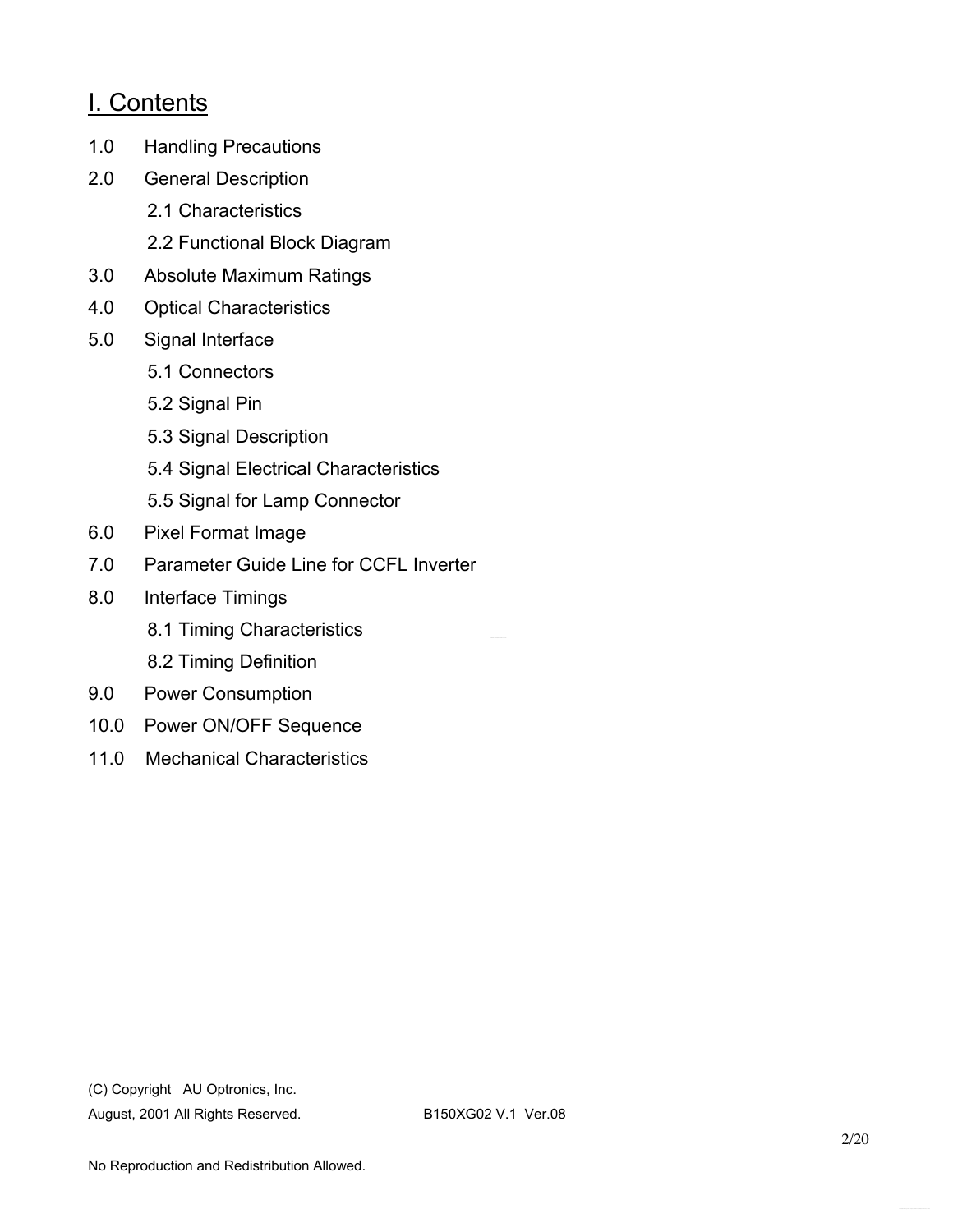# **II Record of Revision**

| Version and Date | Page | Old description                            | <b>New Description</b>                                           | Remark |
|------------------|------|--------------------------------------------|------------------------------------------------------------------|--------|
| 0.1.2002/12/12   | All  | <b>First Edition for Customer</b>          | All                                                              |        |
| 0.2.2003/2/24    | 8    |                                            | Modify R, G, B                                                   |        |
| 0.3.2003/4/9     | 1    | B150XG02-1                                 | B150XG02 V.1                                                     |        |
| l0.4.2003/4/10   | 5    | Physical Size:<br>317.3 x 242.0 x 6.0 max. | Physical Size:<br>317.3 x 242.0 x 6.3 max.                       | Update |
|                  | 19   | mm                                         | Lamp wire length: 50 +/- 5.0 Lamp wire length: $100+/-5.0$<br>mm | Update |
| 0.5, 2003/5/2    | 7    | JAE FI-XB30R-HF11                          | JAE FI-XB30SL-HF10                                               | Update |
|                  | 10   | FI-XB30SR-HF11 or<br>compatible            | JAE FI-XB30SL-HF10                                               | Update |
| 0.6 2003/5/8     | 5    | Physical Size:<br>317.3 x 242.0 x 6.3 max. | Physical Size:<br>$317.3 \times 242.0 \times 6.5$ max.           | Update |
| 0.7 2003/5/9     | 19   | <b>Mechanical Characteristics-</b><br>Old  | <b>Mechanical Characteristics-</b><br><b>New</b>                 | Update |
| 0.8 2003/6/11    | 19   | Mechanical Characteristics-<br>Old         | <b>Mechanical Characteristics-</b><br><b>New</b>                 | Update |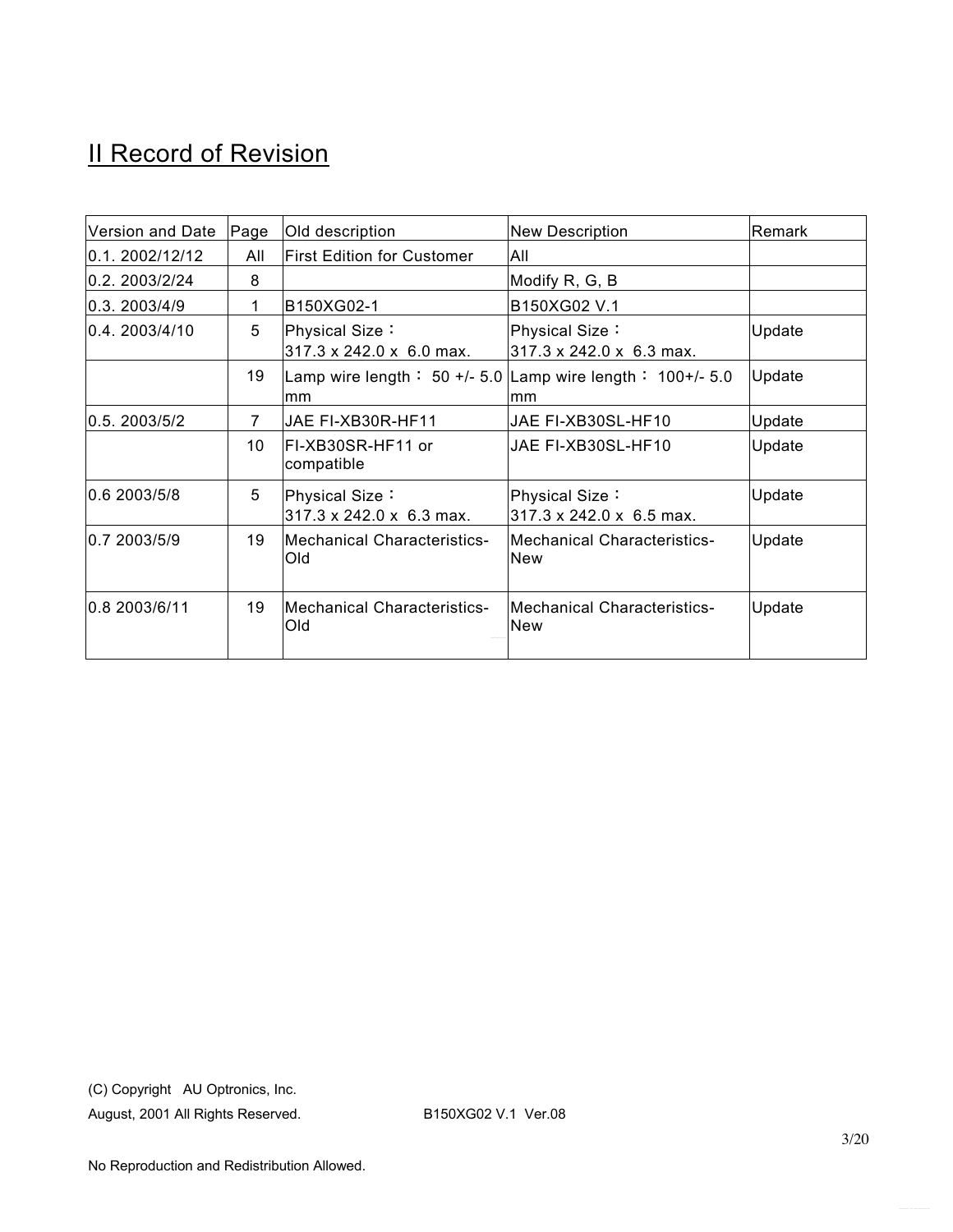# 1.0 Handing Precautions

- 1) Since front polarizer is easily damaged, pay attention not to scratch it.
- 2) Be sure to turn off power supply when inserting or disconnecting from input connector.
- 3) Wipe off water drop immediately. Long contact with water may cause discoloration or spots.
- 4) When the panel surface is soiled, wipe it with absorbent cotton or other soft cloth.
- 5) Since the panel is made of glass, it may break or crack if dropped or bumped on hard surface.
- 6) Since CMOS LSI is used in this module, take care of static electricity and insure human earth when handling.
- 7) Do not open nor modify the Module Assembly.
- 8) Do not press the reflector sheet at the back of the module to any directions.
- 9) In case if a Module has to be put back into the packing container slot after once it was taken out from the container, do not press the center of the CCFL Reflector edge. Instead, press at the far ends of the CFL Reflector edge softly. Otherwise the TFT Module may be damaged.
- 10) At the insertion or removal of the Signal Interface Connector, be sure not to rotate nor tilt the Interface Connector of the TFT Module.
- 11) After installation of the TFT Module into an enclosure (Notebook PC Bezel, for example), do not twist nor bend the TFT Module even momentary. At designing the enclosure, it should be taken into consideration that no bending/twisting forces are applied to the TFT Module from outside. Otherwise the TFT Module may be damaged.
- 12) Cold cathode fluorescent lamp in LCD contains a small amount of mercury. Please follow local ordinances or regulations for disposal.
- 13) Small amount of materials having no flammability grade is used in the LCD module. The LCD module should be supplied by power complied with requirements of Limited Power Source(2.11, IEC60950 or UL1950), or be applied exemption.
- 14) The LCD module is designed so that the CFL in it is supplied by Limited Current Circuit(2.4, IEC60950 or UL1950). Do not connect the CFL in Hazardous Voltage Circuit.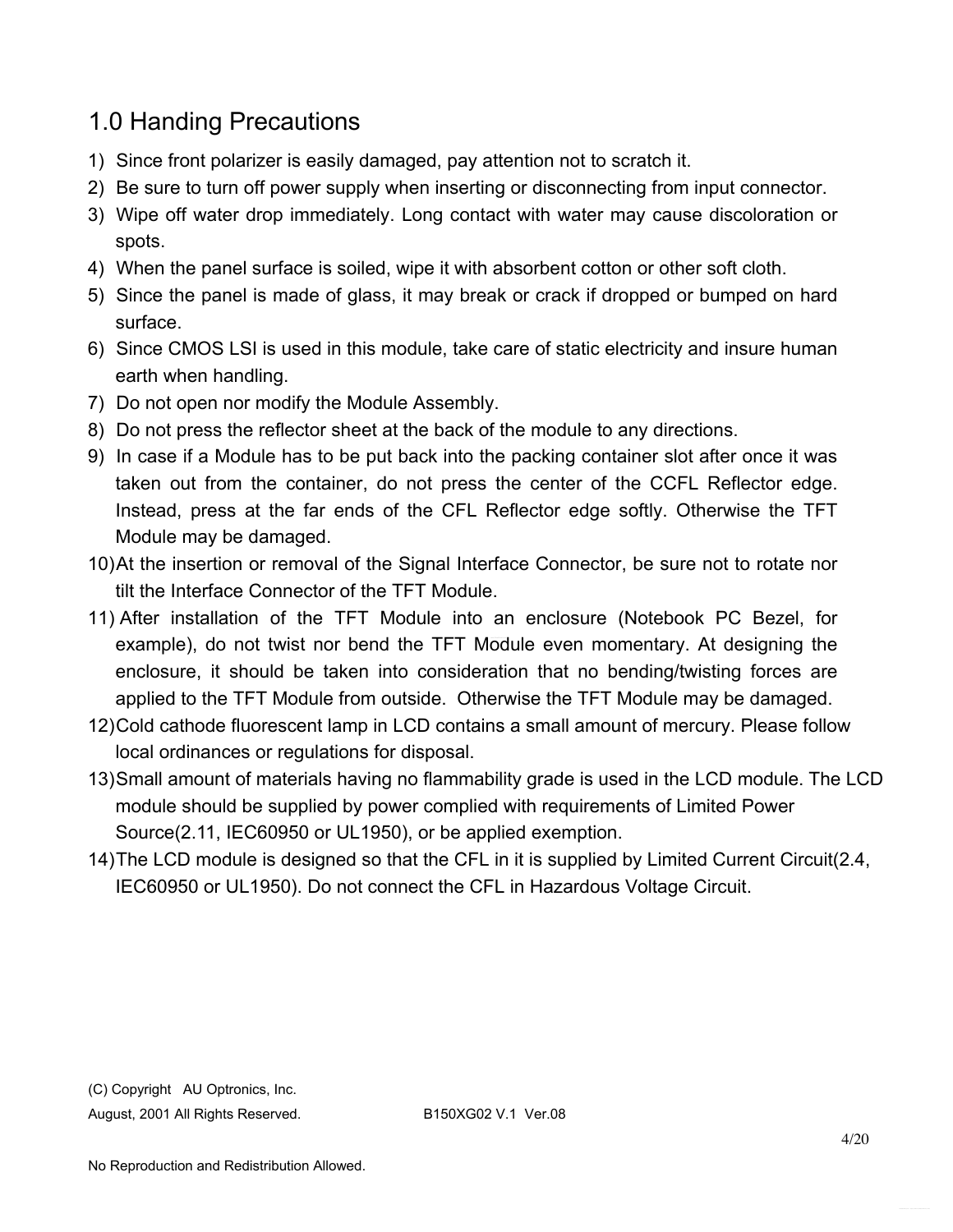# 1.0 General Description

This specification applies to the 15.0 inch Color TFT/LCD Module B150XG02 V.1.

This module is designed for a display unit of notebook style personal computer.

The screen format is intended to support the XGA (1024(H) x 768(V)) screen and 262k colors (RGB 6-bits data driver).

All input signals are LVDS interface compatible.

This module does not contain an inverter card for backlight.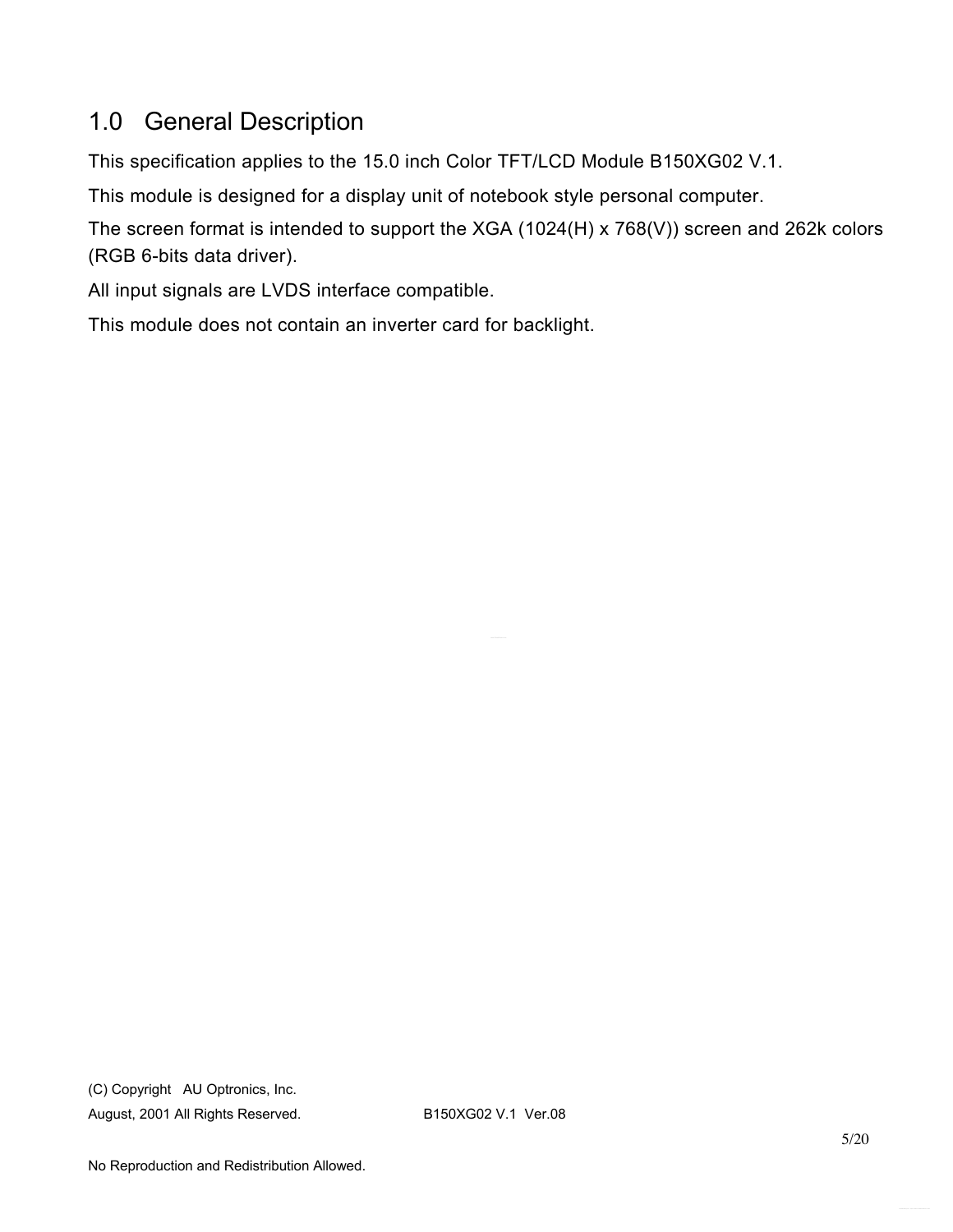## 2.1 Display Characteristics

The following items are characteristics summary on the table under 25 °C condition:

| .<br><b>ITEMS</b>                                          | Unit                                                | <b>SPECIFICATIONS</b>                         |
|------------------------------------------------------------|-----------------------------------------------------|-----------------------------------------------|
| Screen Diagonal                                            | [mm]                                                | 381                                           |
| <b>Active Area</b>                                         | [mm]                                                | 304.1 X 228.1                                 |
| Pixels H x V                                               |                                                     | $1024(x3)$ x 768                              |
| <b>Pixel Pitch</b>                                         | [mm]                                                | 0.297X0.297                                   |
| <b>Pixel Arrangement</b>                                   |                                                     | R.G.B. Vertical Stripe                        |
| <b>Display Mode</b>                                        |                                                     | Normally White                                |
| Typical White Luminance (ICFL=6.0mA)                       | [cd/m <sup>2</sup> ]                                | 200 (5 point average)                         |
| <b>Luminance Uniformity</b>                                |                                                     | 1.25 max. (5 pts)<br>1.65 max. (13pts)        |
| <b>Contrast Ratio</b>                                      |                                                     | 300 typ.                                      |
| <b>Optical Rise Time/Fall Time</b>                         | [msec]                                              | 18/7                                          |
| Nominal Input Voltage VDD                                  | [Volt]                                              | $+3.3$ typ.                                   |
| <b>Typical Power Consumption</b><br>(VDD line + VCFL line) | [Watt]                                              | 5.6                                           |
| Weight                                                     | [Grams]                                             | 575g typ.                                     |
| <b>Physical Size</b>                                       | [mm]                                                | 317.3 x 242.0 x 6.5 max.                      |
| <b>Electrical Interface</b>                                |                                                     | 1 channel LVDS                                |
| <b>Support Color</b>                                       |                                                     | Native 262K colors (RGB 6-bit data<br>driver) |
| Temperature Range<br>Operating<br>Storage (Shipping)       | $\mathsf{I}^\circ\mathsf{C}$<br>$\Gamma^{\circ}$ C1 | 0 to $+50$<br>$-20$ to $+60$                  |

(C) Copyright AU Optronics, Inc.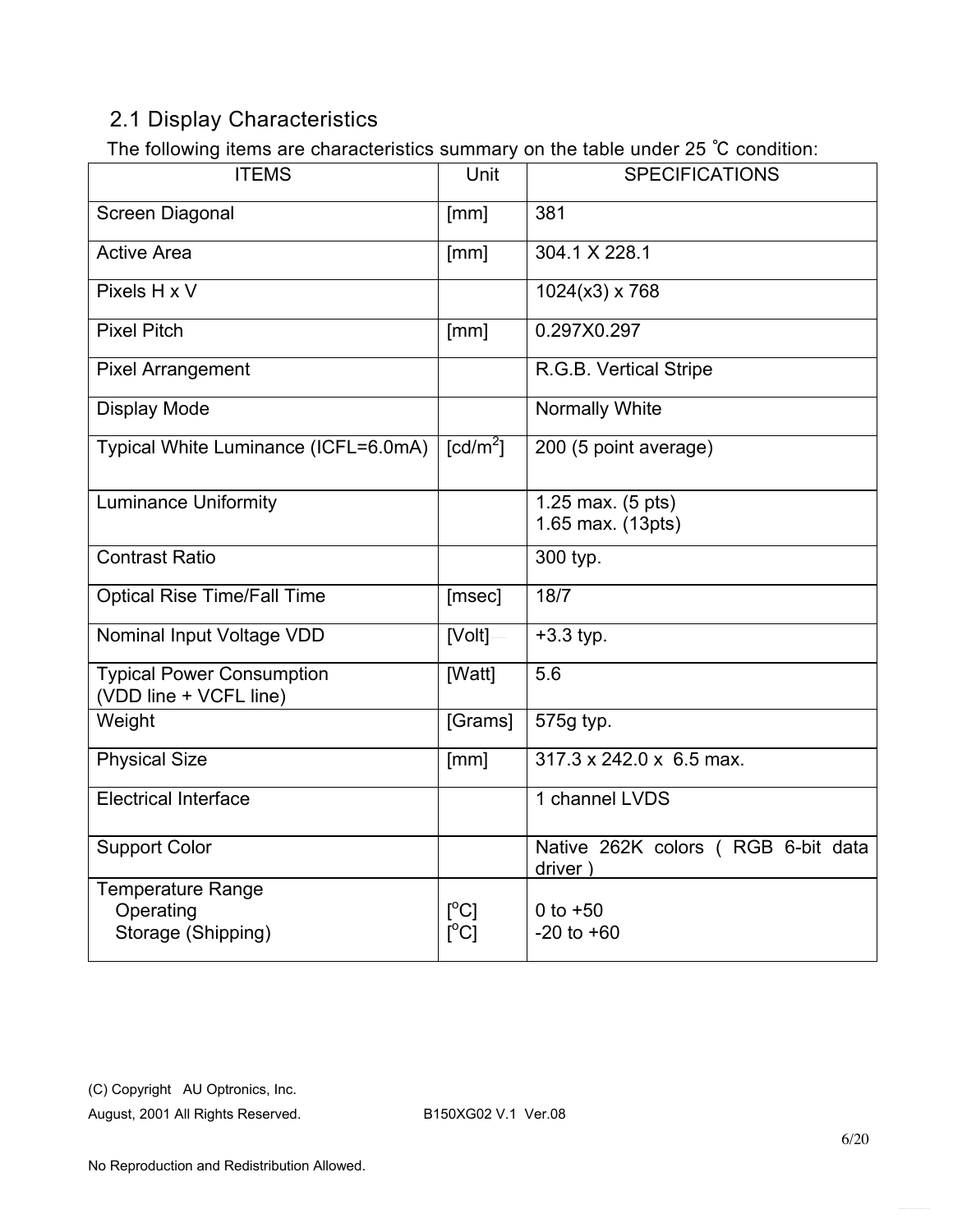## 2.2 Functional Block Diagram

The following diagram shows the functional block of the 15.0 inches Color TFT/LCD Module:

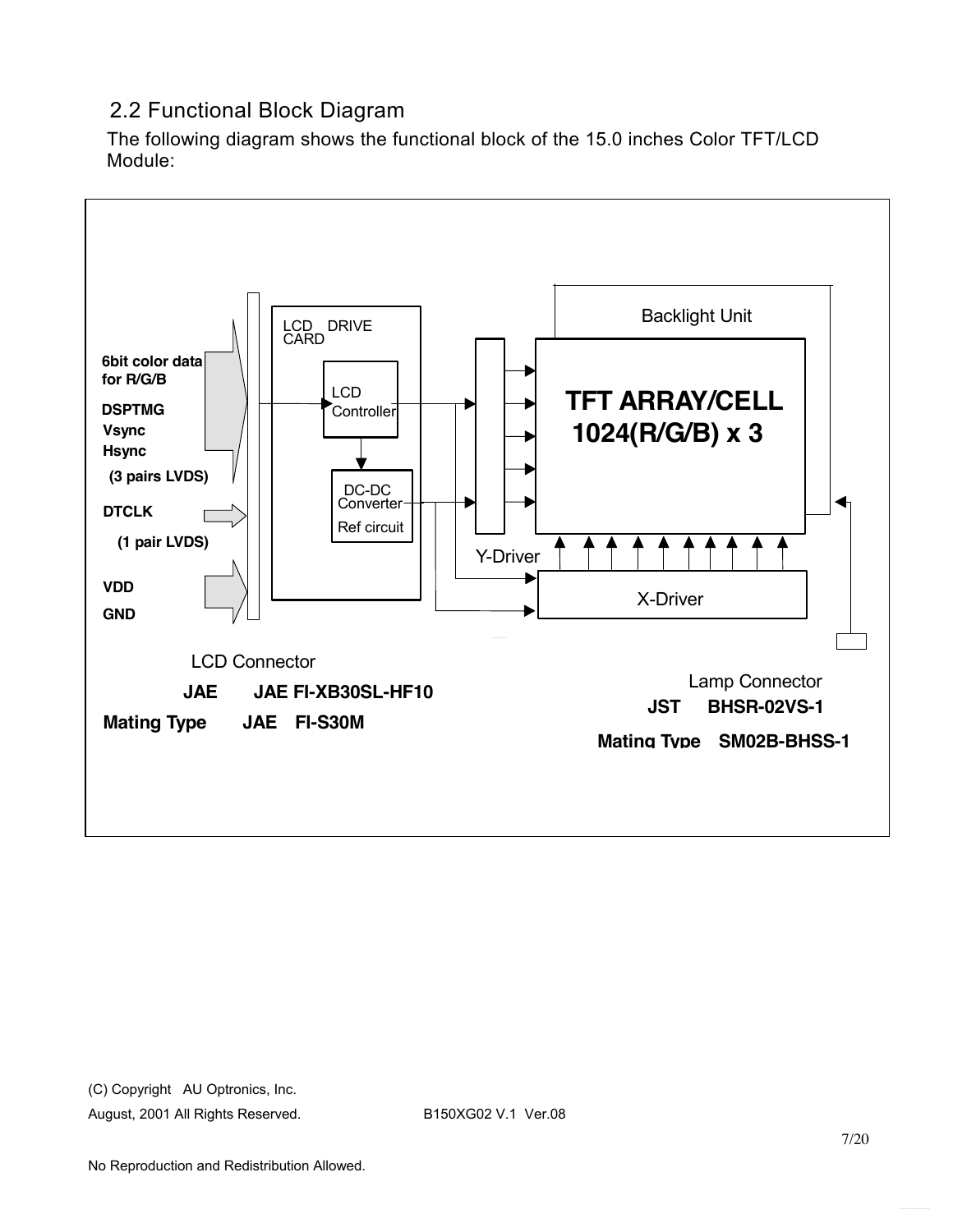# 2.0 Absolute Maximum Ratings

| senato maximam ratingo<br>Item | Symbol      | Min            | Max                    | Unit                            | Conditions        |
|--------------------------------|-------------|----------------|------------------------|---------------------------------|-------------------|
| Logic/LCD Drive Voltage        | <b>VDD</b>  | $-0.3$         | $+4.0$                 | [Volt]                          |                   |
| Input Voltage of Signal        | Vin         | $-0.3$         | $VDD+0.3$              | [Volt]                          |                   |
| <b>CCFL Current</b>            | <b>ICFL</b> |                | $\overline{7}$         | [mA]<br>rms                     |                   |
| <b>CCFL Ignition Voltage</b>   | Vs          |                | 1150                   | <b>Vrms</b>                     |                   |
| <b>Operating Temperature</b>   | <b>TOP</b>  | $\overline{0}$ | $+50$                  | $\Gamma^{\circ}$ Cl             | Note 1            |
| <b>Operating Humidity</b>      | <b>HOP</b>  | 8              | 95                     | [%RH]                           | Note 1            |
| <b>Storage Temperature</b>     | <b>TST</b>  | $-20$          | $+60$                  | $\Gamma^{\circ}$ C <sub>1</sub> | Note 1            |
| <b>Storage Humidity</b>        | <b>HST</b>  | 5              | 95                     | [%RH]                           | Note 1            |
| Vibration                      |             |                | 1.5 10-500<br>(random) | G Hz                            | 2hr/axis, X, Y, Z |
| <b>Shock</b>                   |             |                | 220, 2                 | G<br>ms                         | Half sine wave    |

Absolute maximum ratings of the module is as following:

Note 1 : Maximum Wet-Bulb should be 39℃ and No condensation.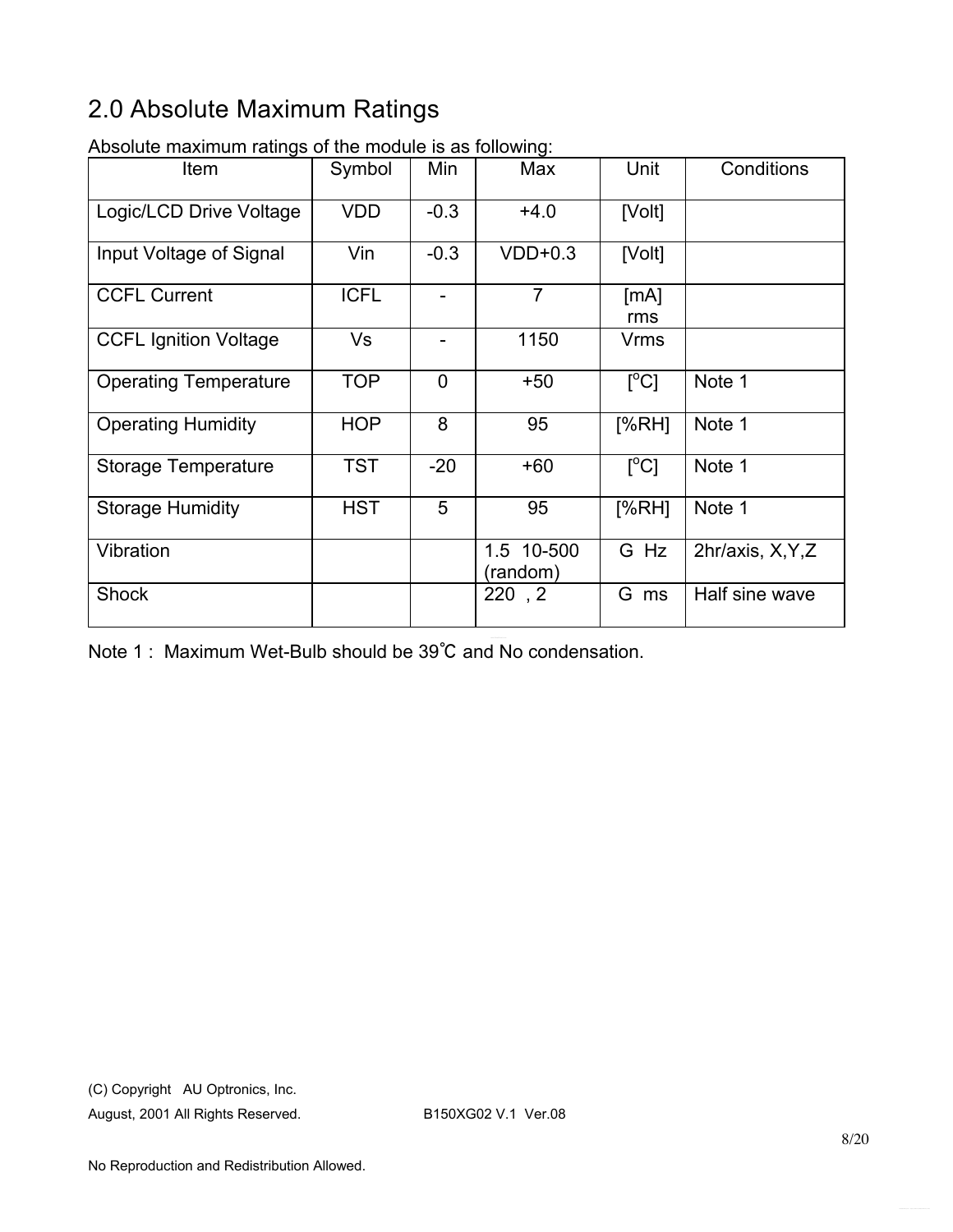# 4.0 Optical Characteristics

The optical characteristics are measured under stable conditions as follows under 25℃ condition:

| Item                                    |                      |                                | Conditions                | Typ.                                   | <b>Note</b> |
|-----------------------------------------|----------------------|--------------------------------|---------------------------|----------------------------------------|-------------|
| <b>Viewing Angle</b>                    | [degree]<br>[degree] | Horizontal (Right)<br>$K = 10$ | (Left)                    | 40<br>40                               |             |
| K: Contrast Ratio                       | [degree]<br>[degree] | Vertical<br>$K = 10$           | (Upper)<br>(Lower)        | 10<br>30                               |             |
| Contrast ratio                          |                      |                                |                           | 300                                    |             |
| Luminance<br>Uniformity                 |                      |                                |                           | 1.25 max. (5 pts)<br>1.65 max. (13pts) |             |
| <b>Response Time</b>                    | [msec]               | Rising                         |                           | 18                                     | 24(Max.)    |
| (Room Temp.)                            | [msec]               | Falling                        |                           | $\overline{7}$                         | 11(Max.)    |
| Color                                   |                      | Red                            | $\boldsymbol{\mathsf{X}}$ | $0.576 + 0.02$                         |             |
| Chromaticity                            |                      | Red                            | y                         | $0.326 + 0.02$                         |             |
| Coordinates (CIE)                       |                      | Green                          | $\boldsymbol{\mathsf{X}}$ | $0.315 + 0.02$                         |             |
|                                         |                      | Green                          | y                         | $0.542 + 0.02$                         |             |
|                                         |                      | <b>Blue</b>                    | $\pmb{\mathsf{X}}$        | $0.149 + 0.02$                         |             |
|                                         |                      | <b>Blue</b>                    | y                         | $0.135 + 0.02$                         |             |
|                                         |                      | White                          | $\boldsymbol{\mathsf{X}}$ | $0.313 + 0.02$                         |             |
|                                         |                      | White                          | y                         | $0.329 + 0.02$                         |             |
| <b>White Luminance</b><br>(CCFL 6.0 mA) | [cd/m <sup>2</sup> ] |                                |                           | 200 (5 points average)                 |             |

(C) Copyright AU Optronics, Inc.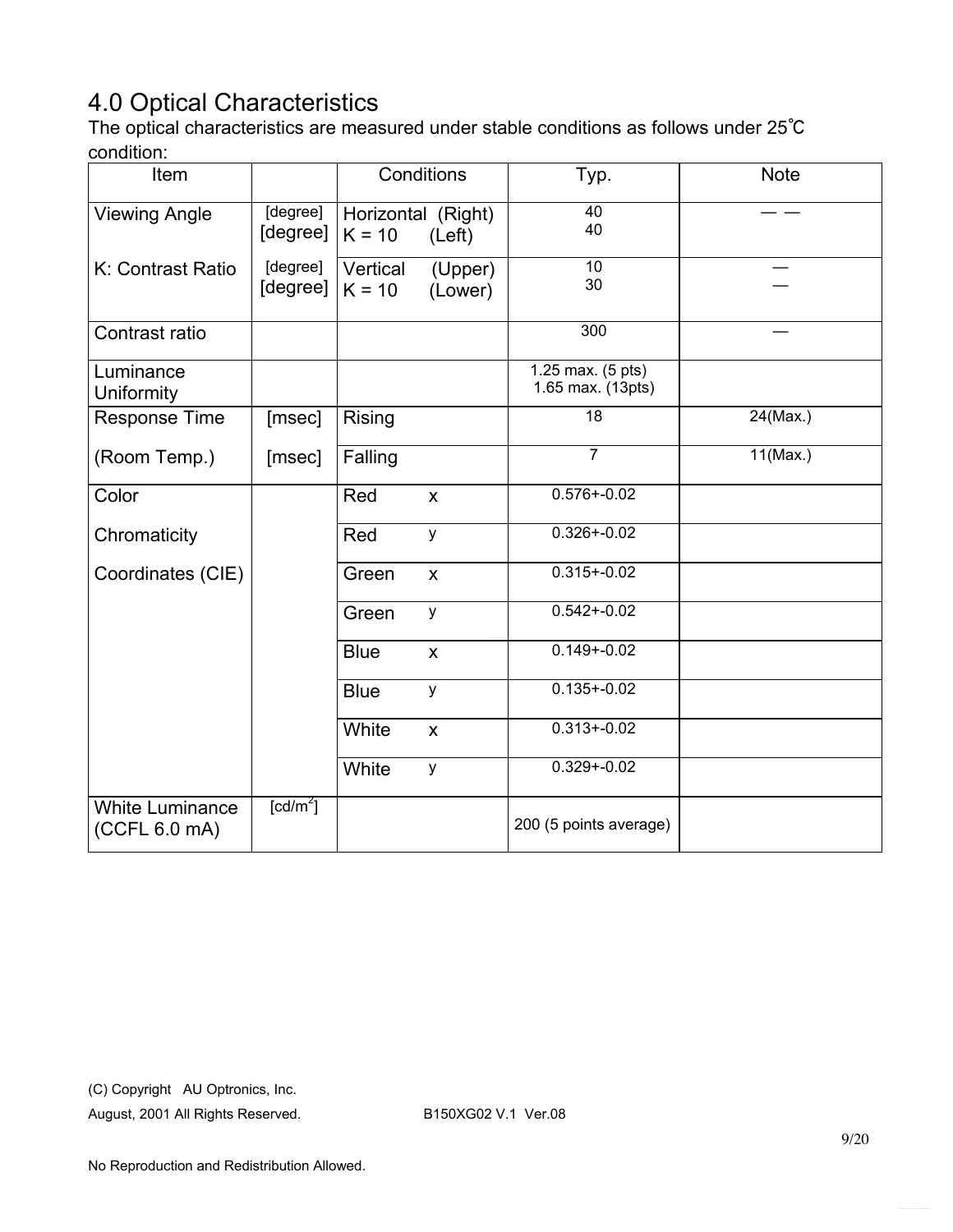# 5.0 Signal Interface

### 5.1 Connectors

Physical interface is described as for the connector on module.

These connectors are capable of accommodating the following signals and will be following components.

| <b>Connector Name / Designation</b> | <b>For Signal Connector</b> |
|-------------------------------------|-----------------------------|
| Manufacturer                        | JAE or compatible           |
| Type / Part Number                  | JAE FI-XB30SL-HF10          |
| <b>Mating Housing/Part Number</b>   | FI-X30M, FI-X30C or FI-X30H |
| <b>Mating Contact/Part Number</b>   | <b>FI-C3-A1</b>             |

| Connector Name / Designation | For Lamp Connector |
|------------------------------|--------------------|
| Manufacturer                 | <b>JST</b>         |
| Type / Part Number           | <b>BHSR-02VS-1</b> |
| Mating Type / Part Number    | SM02B-BHSS-1-TB    |

### 5.2 Signal Pin

| ◡<br>Pin# | <b>Signal Name</b> | Pin#           | <b>Signal Name</b> |
|-----------|--------------------|----------------|--------------------|
|           | <b>GND</b>         | $\overline{2}$ | <b>VDD</b>         |
| 3         | <b>VDD</b>         | 4              | <b>VEDID</b>       |
| 5         | <b>NC</b>          | 6              | <b>CLKEDID</b>     |
| 7         | <b>DATAEDID</b>    | 8              | RxIN0-             |
| 9         | RxIN0+             | 10             | <b>GND</b>         |
| 11        | RxIN1-             | 12             | RxIN1+             |
| 13        | <b>GND</b>         | 14             | RxIN2-             |
| 15        | RxIN2+             | 16             | <b>GND</b>         |
| 17        | <b>RxCLKIN-</b>    | 18             | RxCLKIN+           |
| 19        | <b>GND</b>         | 20             | <b>GND</b>         |
| 21        | <b>NC</b>          | 22             | <b>NC</b>          |
| 23        | <b>NC</b>          | 24             | <b>NC</b>          |
| 25        | <b>NC</b>          | 26             | <b>NC</b>          |
| 27        | <b>NC</b>          | 28             | <b>NC</b>          |
| 29        | <b>NC</b>          | 30             | <b>NC</b>          |

(C) Copyright AU Optronics, Inc.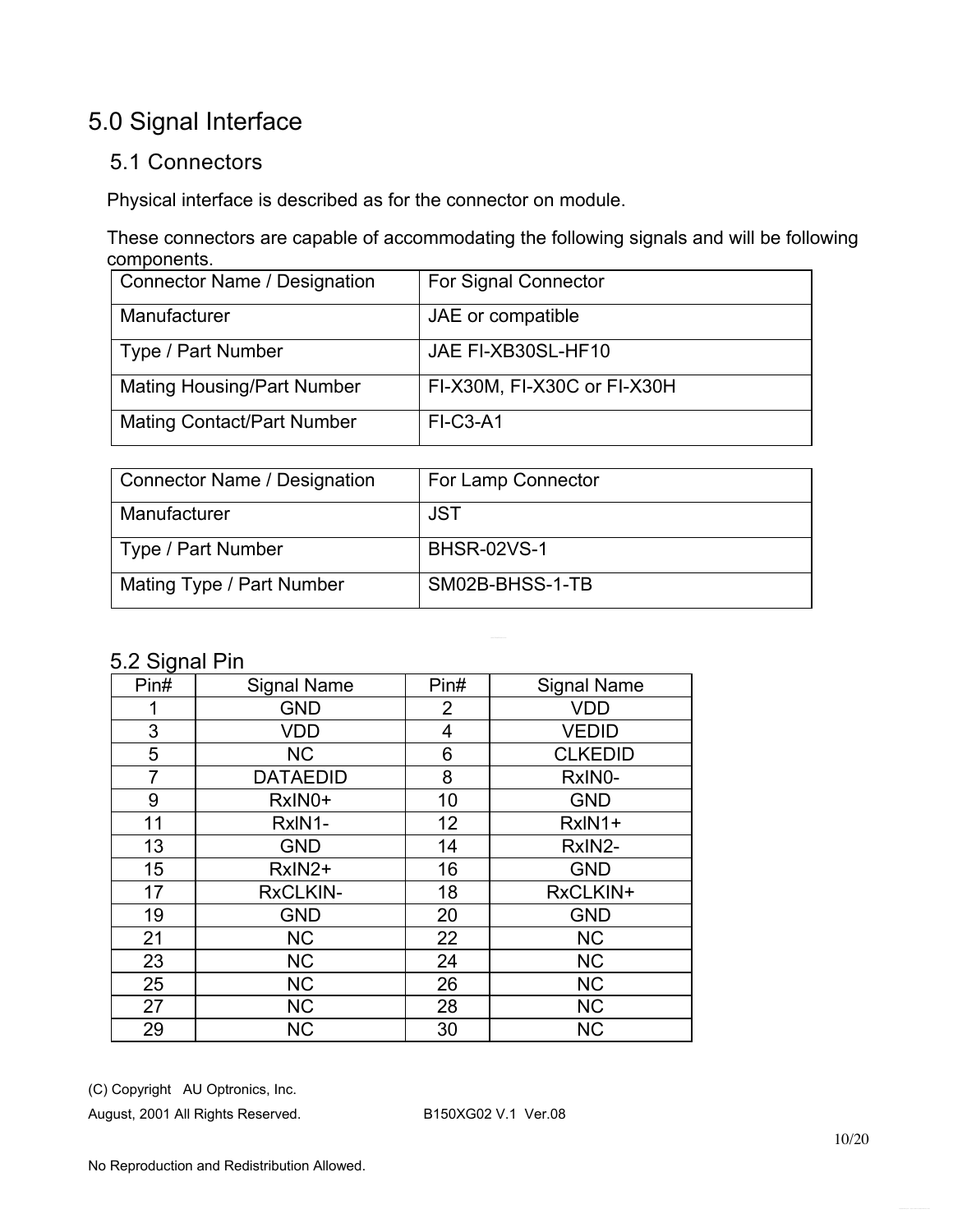#### 5.3 Signal Description

The module using a LVDS receiver. LVDS is a differential signal technology for LCD interface and high speed data transfer device. Transmitter shall be SN75LVDS84 (negative edge sampling) or compatible.

| Signal Name         | <b>Description</b>                                               |
|---------------------|------------------------------------------------------------------|
| RxINO-, RxINO+      | LVDS differential data input(Red0-Red5, Green0)                  |
| RxIN1-, RxIN1+      | LVDS differential data input (Green1-Green5, Blue0-Blue1)        |
| RxIN2-, RxIN2+      | LVDS differential data input (Blue2-Blue5, Hsync, Vsync, DSPTMG) |
| RxCLKIN-, RxCLKIN0+ | LVDS differential clock input                                    |
| <b>VDD</b>          | +3.3V Power Supply                                               |
| <b>GND</b>          | Ground                                                           |

Note: Input signals shall be low or Hi-Z state when VDD is off. Internal circuit of LVDS inputs are as following.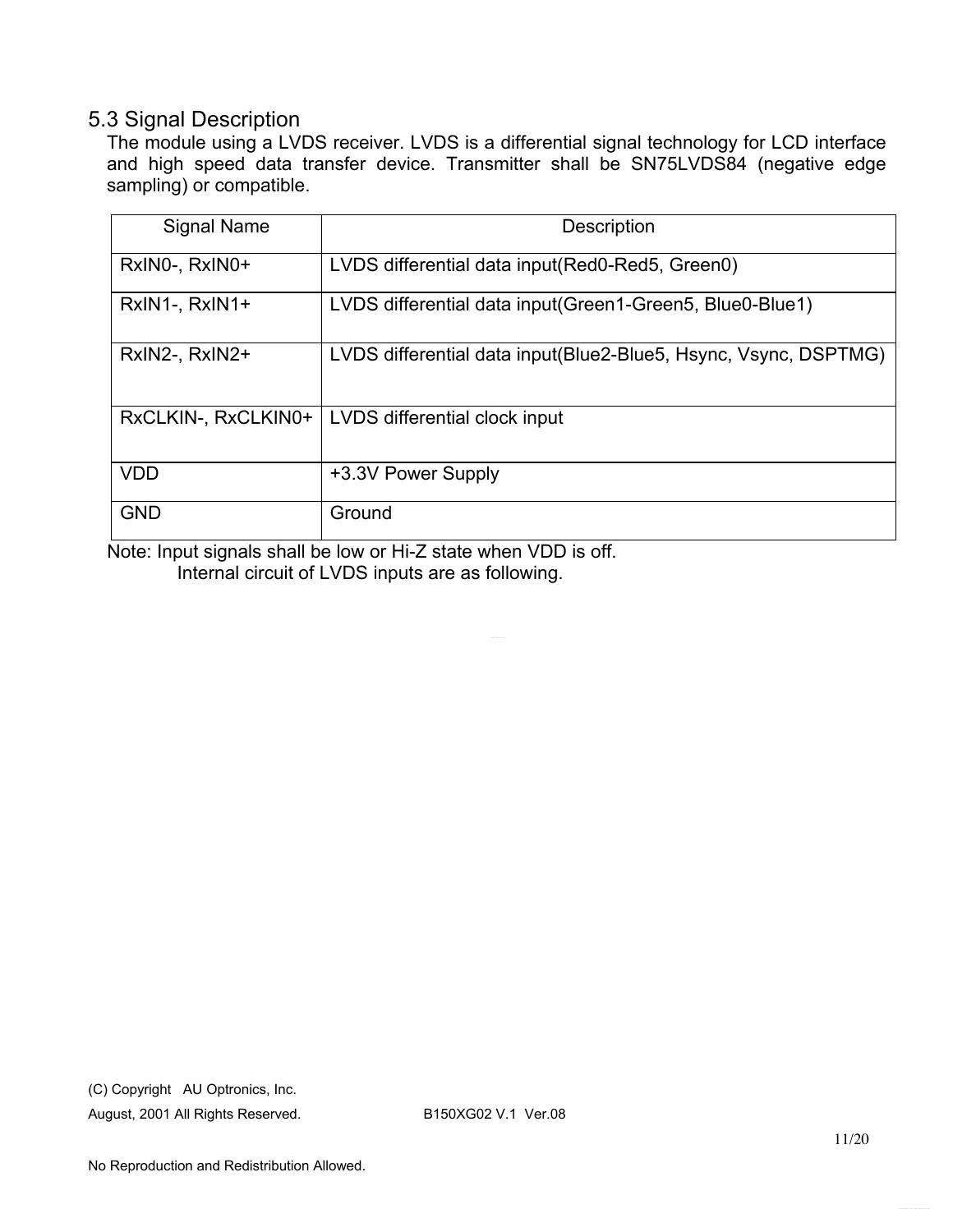

The module uses a 100ohm resistor between positive and negative data lines of each receiver input

| <b>Signal Name</b> | Description      |                                              |
|--------------------|------------------|----------------------------------------------|
| RED <sub>5</sub>   | Red Data 5 (MSB) | Red-pixel Data                               |
| RED <sub>4</sub>   | Red Data 4       | Each red pixel's brightness data consists of |
| RED <sub>3</sub>   | Red Data 3       | these 6 bits pixel data.                     |
| RED <sub>2</sub>   | Red Data 2       |                                              |
| RED <sub>1</sub>   | Red Data 1       |                                              |
| RED <sub>0</sub>   | Red Data 0 (LSB) |                                              |
|                    |                  |                                              |
|                    | Red-pixel Data   |                                              |

(C) Copyright AU Optronics, Inc.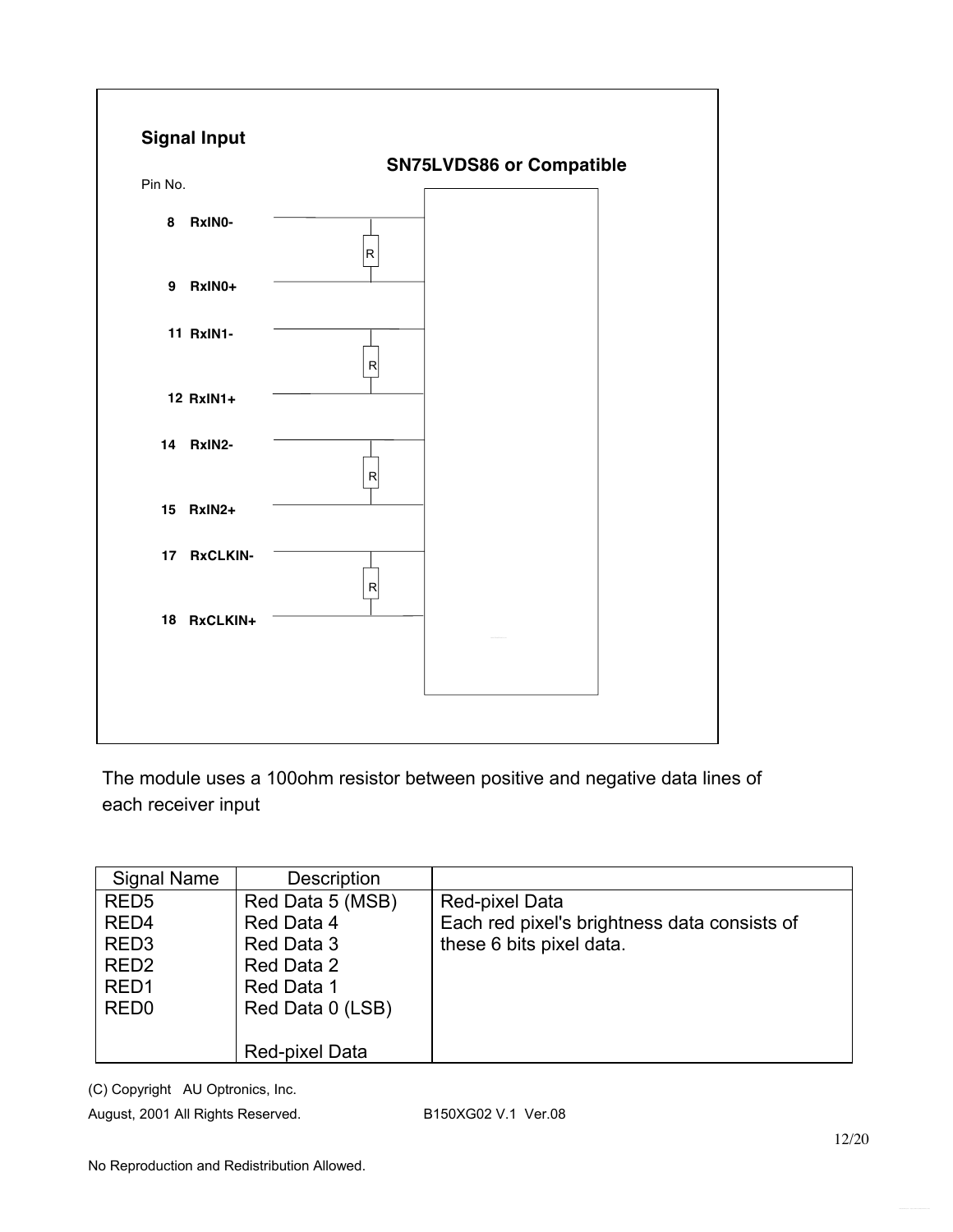| <b>GREEN 5</b><br><b>GREEN 4</b><br><b>GREEN 3</b><br><b>GREEN 2</b><br><b>GREEN1</b><br><b>GREEN 0</b> | Green Data 5 (MSB)<br>Green Data 4<br>Green Data 3<br>Green Data 2<br>Green Data 1<br>Green Data 0 (LSB)         | Green-pixel Data<br>Each green pixel's brightness data consists of<br>these 6 bits pixel data.                                                                                               |
|---------------------------------------------------------------------------------------------------------|------------------------------------------------------------------------------------------------------------------|----------------------------------------------------------------------------------------------------------------------------------------------------------------------------------------------|
|                                                                                                         | Green-pixel Data                                                                                                 |                                                                                                                                                                                              |
| <b>BLUE 5</b><br><b>BLUE 4</b><br><b>BLUE 3</b><br><b>BLUE 2</b><br><b>BLUE 1</b><br>BLUE 0             | Blue Data 5 (MSB)<br>Blue Data 4<br><b>Blue Data 3</b><br>Blue Data 2<br><b>Blue Data 1</b><br>Blue Data 0 (LSB) | <b>Blue-pixel Data</b><br>Each blue pixel's brightness data consists of<br>these 6 bits pixel data.                                                                                          |
|                                                                                                         | <b>Blue-pixel Data</b>                                                                                           |                                                                                                                                                                                              |
| <b>DTCLK</b>                                                                                            | Data Clock                                                                                                       | The typical frequency is 54.0 MHZ The signal<br>is used to strobe the pixel data and DSPTMG<br>signals. All pixel data shall be valid at the falling<br>edge when the DSPTMG signal is high. |
| <b>DSPTMG</b>                                                                                           | Display Timing                                                                                                   | This signal is strobed at the falling edge of<br>-DTCLK. When the signal is high, the pixel data<br>shall be valid to be displayed.                                                          |
| <b>VSYNC</b>                                                                                            | <b>Vertical Sync</b>                                                                                             | The signal is synchronized to -DTCLK.                                                                                                                                                        |
| <b>HSYNC</b>                                                                                            | <b>Horizontal Sync</b>                                                                                           | The signal is synchronized to -DTCLK.                                                                                                                                                        |

Note: Output signals from any system shall be low or Hi-Z state when VDD is off.

### 5.4 Signal Electrical Characteristics

Input signals shall be low or Hi-Z state when VDD is off.

It is recommended to refer the specifications of SN75LVDS86DGG(Texas Instruments) in detail.

Signal electrical characteristics are as follows;

| Parameter | Condition                                     | Min    | Max | Unit |
|-----------|-----------------------------------------------|--------|-----|------|
| Vth       | Differential Input High<br>Voltage(Vcm=+1.2V) |        | 100 | [mV] |
| Vtl       | Differential Input Low<br>Voltage(Vcm=+1.2V)  | $-100$ |     | [mV] |

LVDS Macro AC characteristics are as follows:

(C) Copyright AU Optronics, Inc.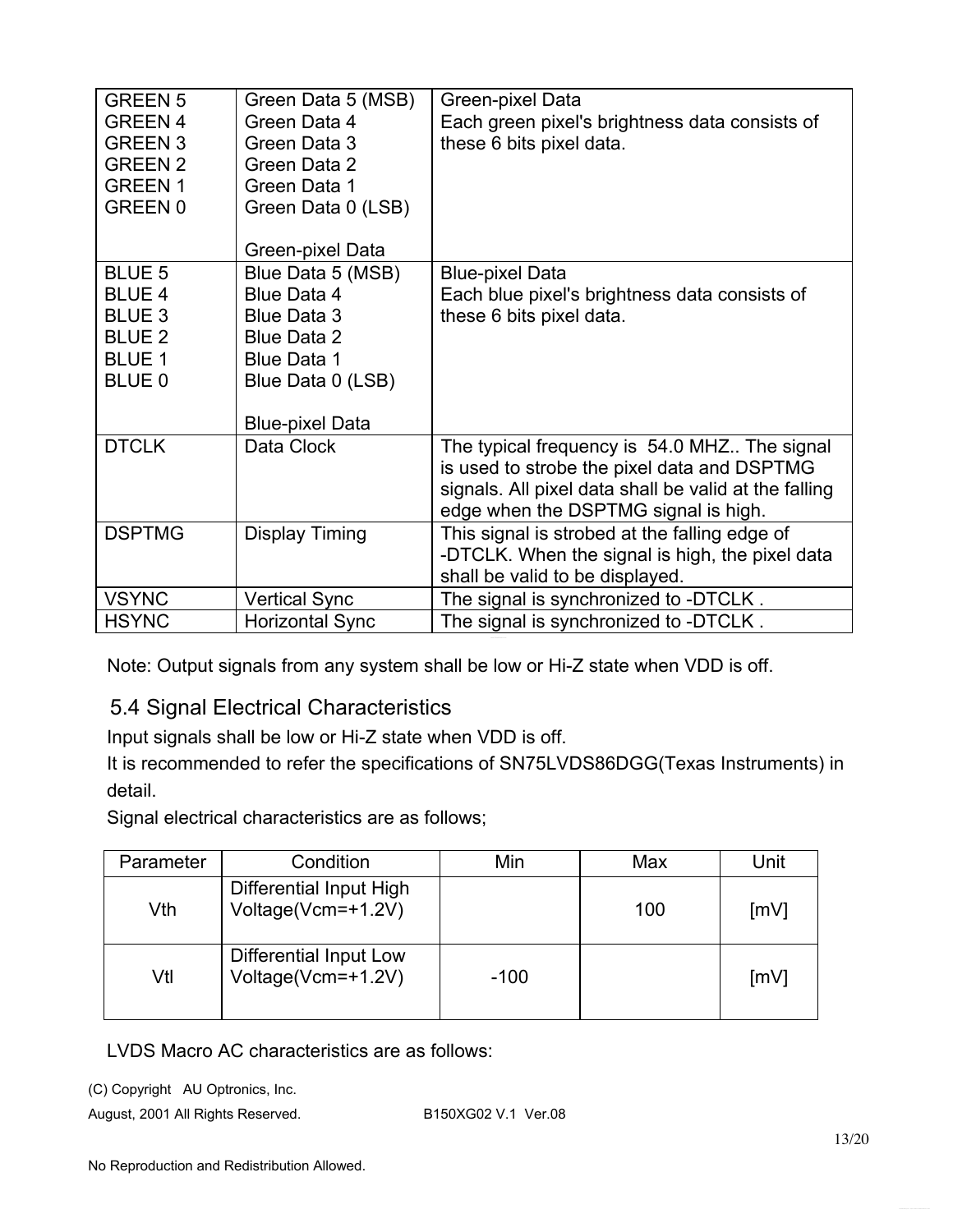|                       | Min.  | Max.  |
|-----------------------|-------|-------|
| Clock Frequency (T)   | 50MHZ | 68MHZ |
| Data Setup Time (Tsu) | 600ps |       |
| Data Hold Time (Thd)  | 600ps |       |



## 5.5 Signal for Lamp connector

| Pin # | Signal Name       |  |
|-------|-------------------|--|
|       | Lamp High Voltage |  |
|       | Lamp Low Voltage  |  |

## 6.0 Pixel Format Image

Following figure shows the relationship of the input signals and LCD pixel format.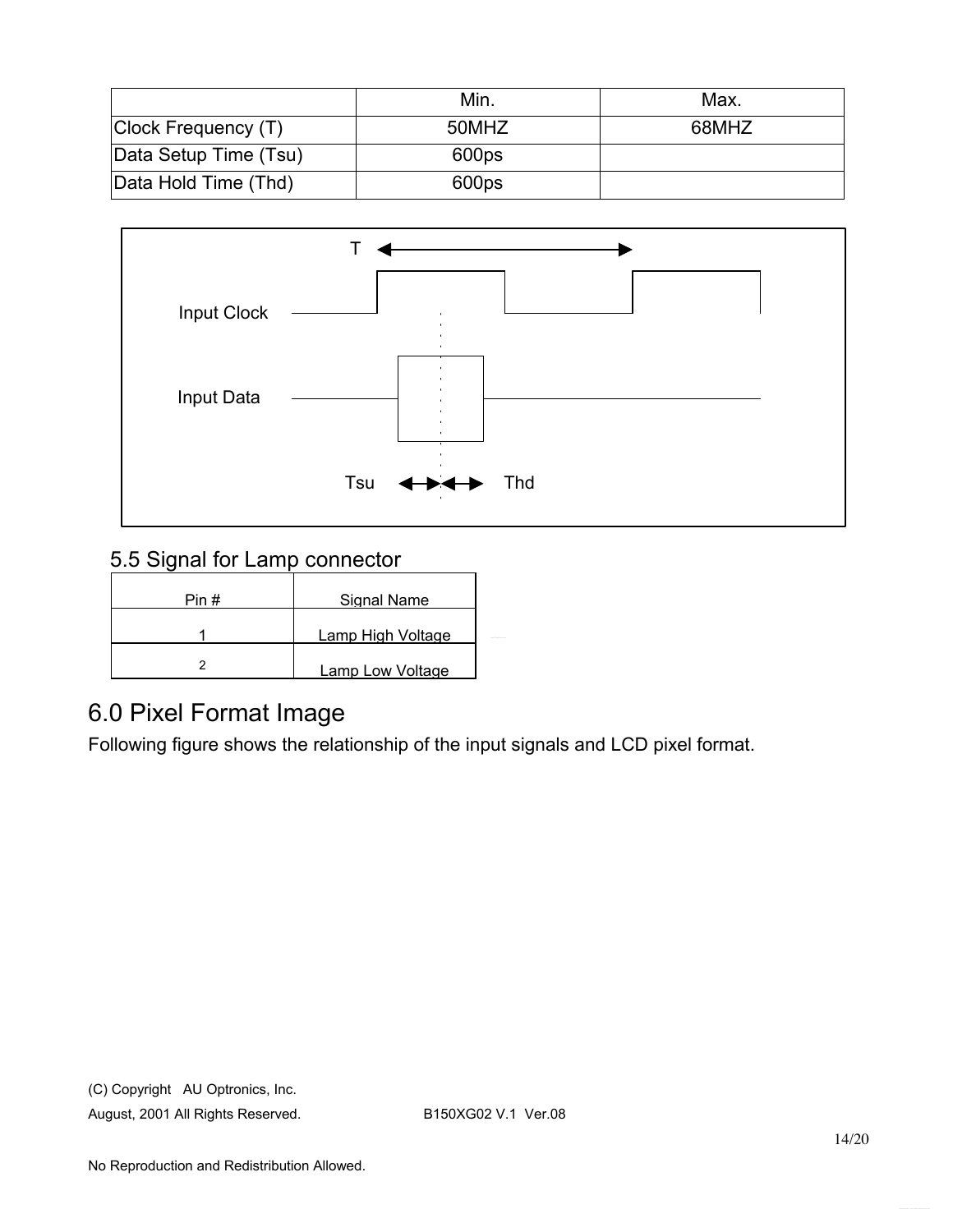|            |   | U      |         |                        |             |  |  |  |  |  |   |  | 1022 1023 |  |
|------------|---|--------|---------|------------------------|-------------|--|--|--|--|--|---|--|-----------|--|
| 1st Line   | R |        | G B R G |                        | $\mathsf B$ |  |  |  |  |  | R |  | G B R G B |  |
|            |   |        |         | $\bullet$              |             |  |  |  |  |  |   |  |           |  |
|            |   | ٠<br>٠ |         | $\bullet$<br>$\bullet$ |             |  |  |  |  |  |   |  |           |  |
|            |   |        |         | $\bullet$<br>$\bullet$ |             |  |  |  |  |  |   |  |           |  |
|            |   |        |         | $\bullet$              |             |  |  |  |  |  |   |  |           |  |
|            |   |        |         |                        |             |  |  |  |  |  |   |  |           |  |
| 768th Line | R |        | G B     | R G                    | $\mathsf B$ |  |  |  |  |  | R |  | G B R G B |  |

# 7.0 Parameter guide line for CCFL Inverter

| Parameter                                  | Min | $DP-1$ | Max   | Units                | Condition                    |
|--------------------------------------------|-----|--------|-------|----------------------|------------------------------|
| <b>White Luminance</b><br>5 points average |     | 200    |       | [cd/m <sup>2</sup> ] | $(Ta=25^{\circ}C)$           |
| CCFL current(ICFL)                         | 3.0 | 6.0    | 7.0   | [mA]<br>rms          | $(Ta=25^{\circ}C)$<br>Note 2 |
| <b>CCFL Frequency(FCFL)</b>                | 40  | 50     | 60    | [KHz]                | $(Ta=25^{\circ}C)$<br>Note 3 |
| <b>CCFL Ignition Voltage(Vs)</b>           |     |        | 1,150 | [Volt]<br>rms        | $(Ta=0^{\circ}C)$<br>Note 4  |
| <b>CCFL Voltage (Reference)</b><br>(VCFL)  |     | 700    |       | [Volt]<br>rms        | $(Ta=25^{\circ}C)$<br>Note 5 |
| <b>CCFL Power consumption</b><br>(PCFL)    |     | 4.2    |       | [Watt]               | $(Ta=25^{\circ}C)$<br>Note 5 |

Note 1: DP-1 are AUO recommended Design Points.

\*1 All of characteristics listed are measured under the condition using the AUO Test inverter. \*2 In case of using an inverter other than listed, it is recommended to check the inverter carefully. Sometimes, interfering noise stripes appear on the screen, and substandard luminance or flicker at low power may happen.

(C) Copyright AU Optronics, Inc.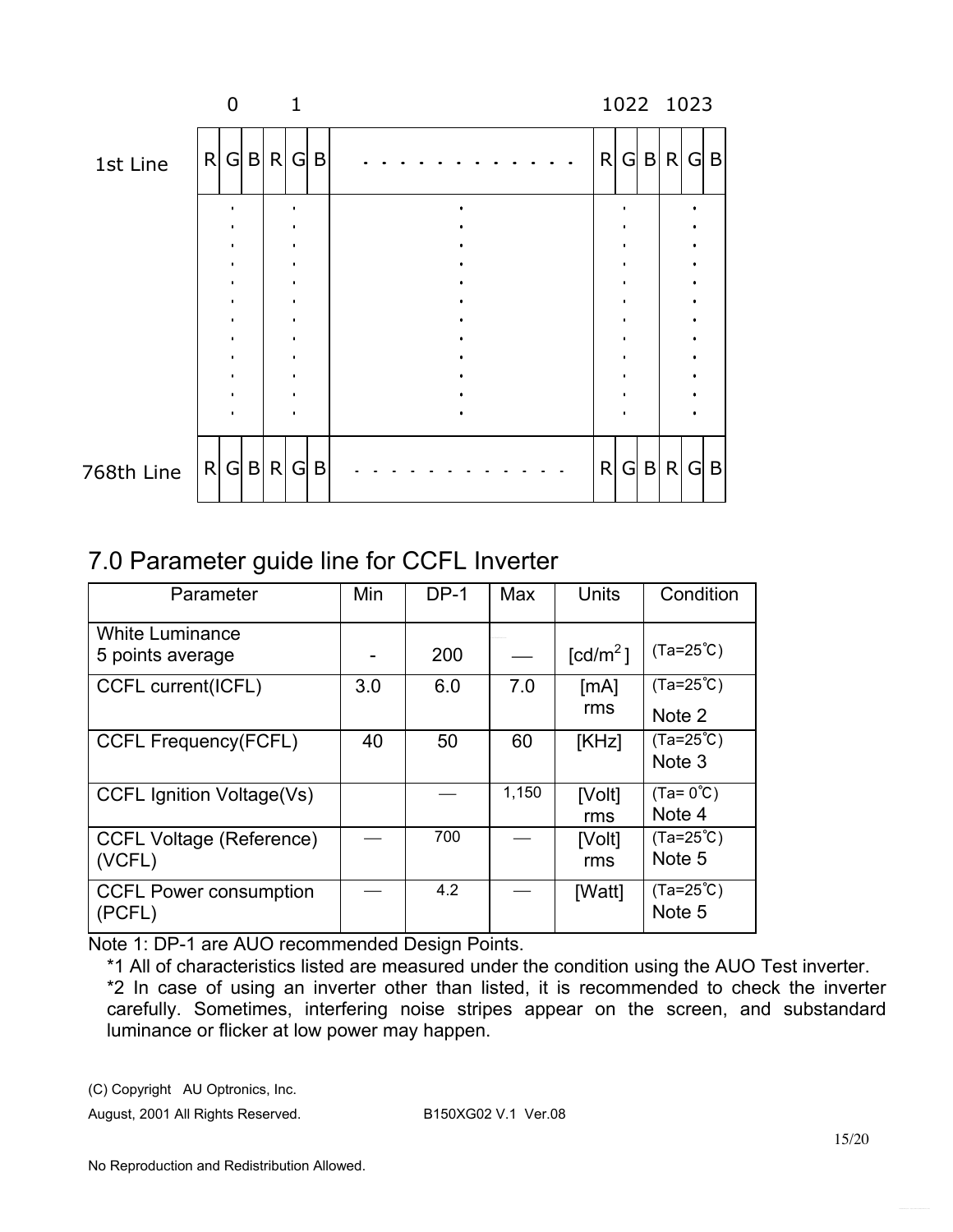\*3 In designing an inverter, it is suggested to check safety circuit ver carefully. Impedance of CFL, for instance, becomes more than 1 [M ohm] when CFL is damaged.

\*4 Generally, CFL has some amount of delay time after applying kick-off voltage. It is recommended to keep on applying kick-off voltage for 1 [Sec] until discharge.

\*5 CFL discharge frequency must be carefully chosen so as not to produce interfering noise stripes on the screen.

\*6 Reducing CFL current increases CFL discharge voltage and generally increases CFL discharge frequency. So all the parameters of an inverter should be carefully designed so as not to produce too much leakage current from high-voltage output of the inverter.

Note 2: It should be emplyed the inverter which has "Duty Dimming", if ICFL is less than 4mA. Note 3: CFL discharge frequency should

be carefully determined to avoid interference between inverter and TFT LCD.

Note 4: CFL inverter should be able to give out a power that has a generating capacity of over 1,400 voltage. Lamp units need 1,400 voltage minimum for ignition.

Note 5: Calculator value for reference (ICFL×VCFL=PCFL)

## 8.0 Interface Timings

Basically, interface timings should match the VESA 1024x768 /60Hz (VG901101) manufacturing guide line timing.

| Symbol     | <b>Description</b>     | Min            | <b>Typ</b> | Max  | Unit   |
|------------|------------------------|----------------|------------|------|--------|
| fdck       | <b>DTCLK Frequency</b> | 50             | 65.00      | 68   | [MHz]  |
| tck        | DTCLK cycle time       |                | 15.38      |      | [nsec] |
| tx         | X total time           | 1206           | 1344       | 1648 | [tck]  |
| tacx       | X active time          |                | 1024       |      | [tck]  |
| tbkx       | X blank time           | 90             | 320        |      | [tck]  |
| Hsync      | H frequency            |                | 48.363     |      | [KHz]  |
| <b>Hsw</b> | H-Sync width           | $\overline{2}$ | 136        |      | [tck]  |
| Hbp        | H back porch           | 4              | 160        |      | [tck]  |
| Hfp        | H front porch          | 8              | 24         |      | [tck]  |
| ty         | Y total time           | 771            | 806        | 895  | [tx]   |
| tacy       | Y active time          |                | 768        |      | [tx]   |
| Vsync      | Frame rate             | (55)           | 60         | 61   | [Hz]   |
| Vw         | V-sync Width           | 2              | 6          |      | [tx]   |
| Vfp        | V-sync front porch     |                | 3          |      | [tx]   |
| Vbp        | V-sync back porch      | 7              | 29         | 63   | [tx]   |

### 8.1 Timing Characteristics

**Note:** Hsw(H-sync width) + Hbp(H-sync back porch) should be less than 515 tck.

(C) Copyright AU Optronics, Inc.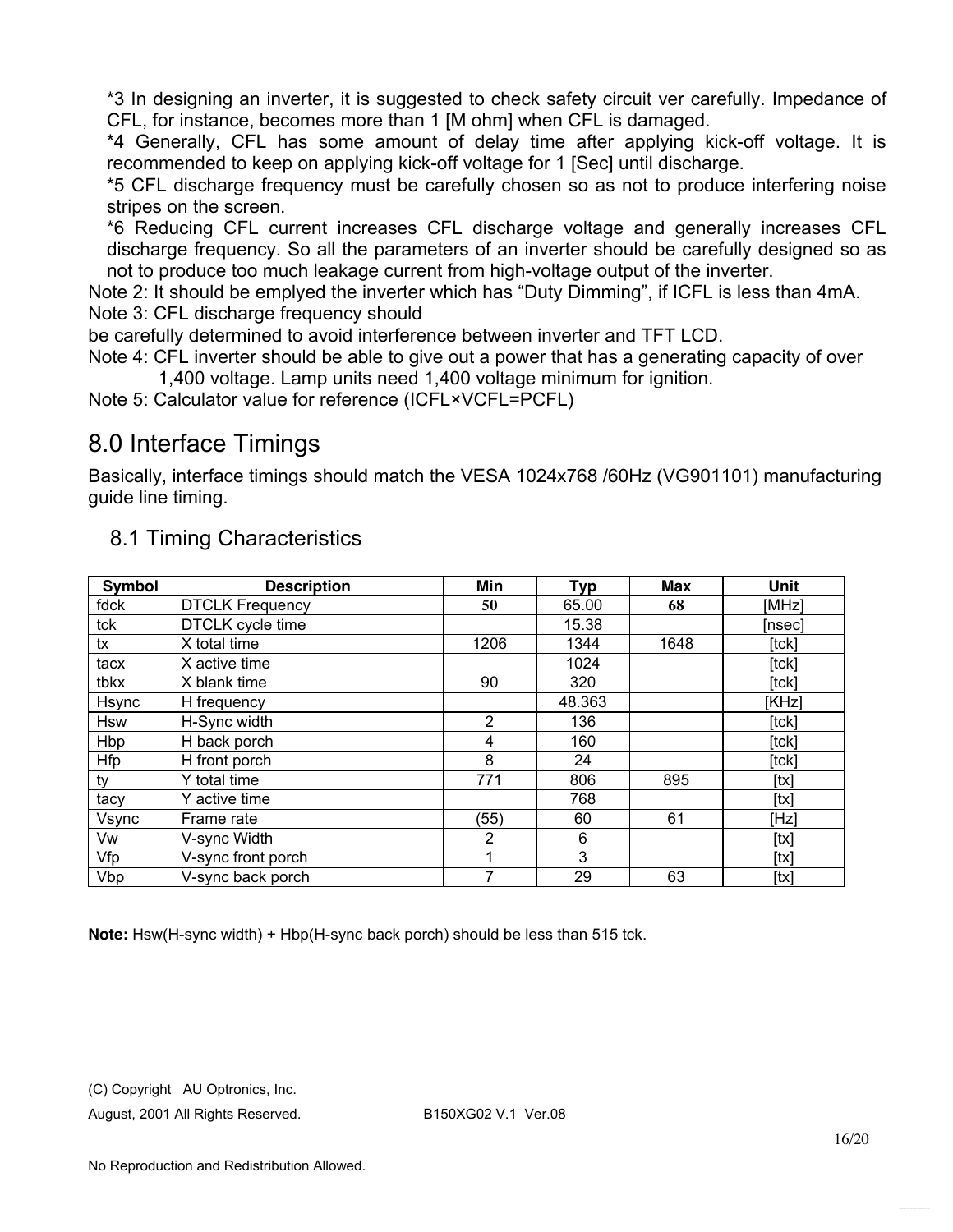### 8.2 Timing Definition



# 9.0 Power Consumption

|  | Input power specifications are as follows; |  |  |
|--|--------------------------------------------|--|--|
|  |                                            |  |  |

| Symble         | Parameter              | Min | Typ  | Max  | <b>Units</b> | Condition             |
|----------------|------------------------|-----|------|------|--------------|-----------------------|
| <b>VDD</b>     | Logic/LCD Drive        | 3.0 | 3.3  | 3.6  | [Volt]       | Load Capacitance 20uF |
|                | Voltage                |     |      |      |              |                       |
| <b>PDD</b>     | <b>VDD Power</b>       |     | 1.26 |      | [Watt]       | All Black Pattern     |
| PDD Max        | <b>VDD Power max</b>   |     |      | 1.91 | [Watt]       | Max Pattern Note      |
| <b>IDD</b>     | <b>IDD Current</b>     |     | 380  |      | mA           | All Black Pattern     |
| <b>IDD Max</b> | <b>IDD Current max</b> |     |      | 580  | mA           | Max Pattern Note      |
| <b>VDDrp</b>   | Allowable              |     |      | 100  | [mV]         |                       |
|                | Logic/LCD Drive        |     |      |      | $p-p$        |                       |
|                | <b>Ripple Voltage</b>  |     |      |      |              |                       |
| <b>VDDns</b>   | Allowable              |     |      | 100  | [mV]         |                       |
|                | Logic/LCD Drive        |     |      |      | $p-p$        |                       |
|                | <b>Ripple Noise</b>    |     |      |      |              |                       |

Note : VDD=3.3V

(C) Copyright AU Optronics, Inc.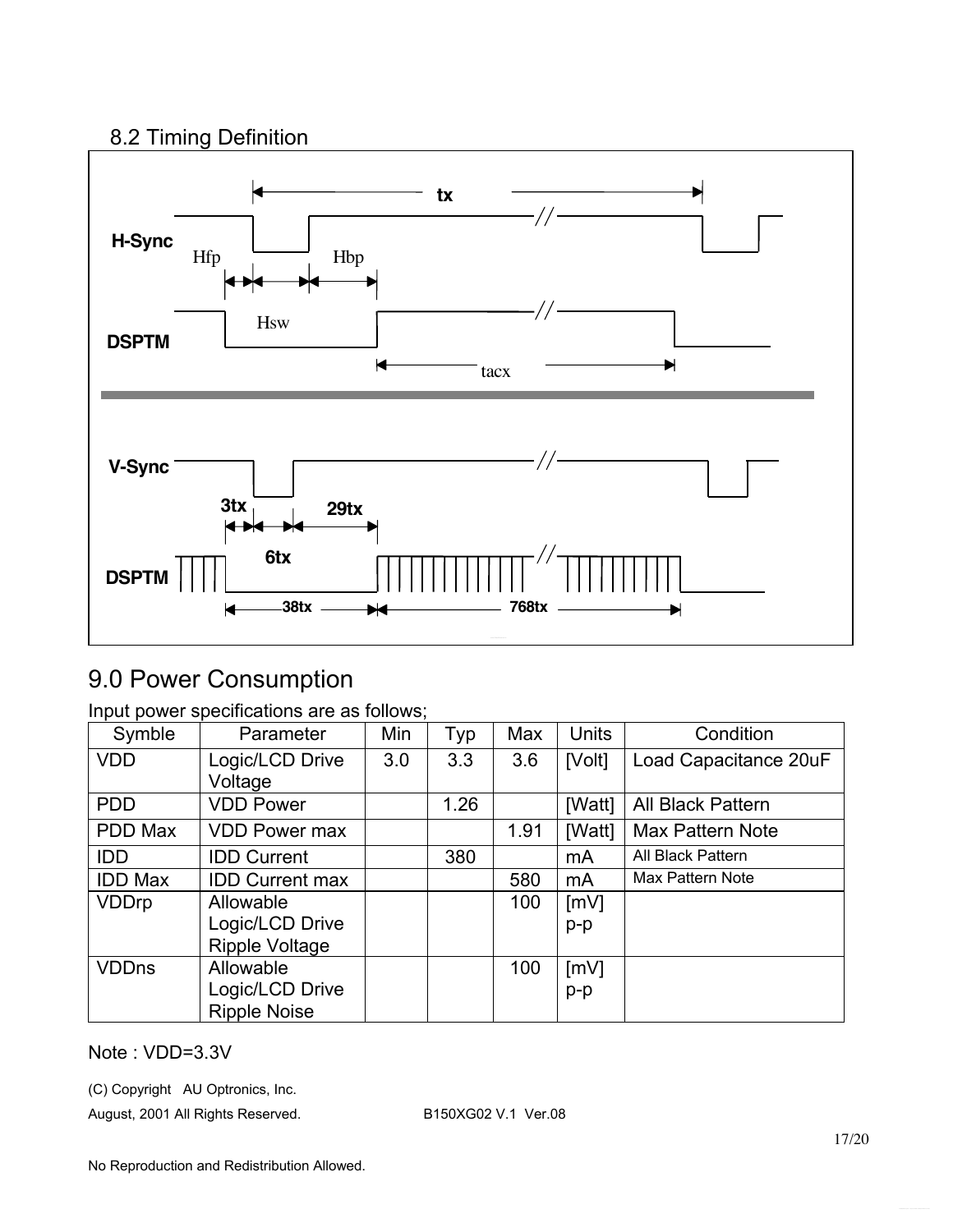# 10. Power ON/OFF Sequence

VDD power and lamp on/off sequence is as follows. Interface signals are also shown in the chart. Signals from any system shall be Hi-Z state or low level when VDD is off.

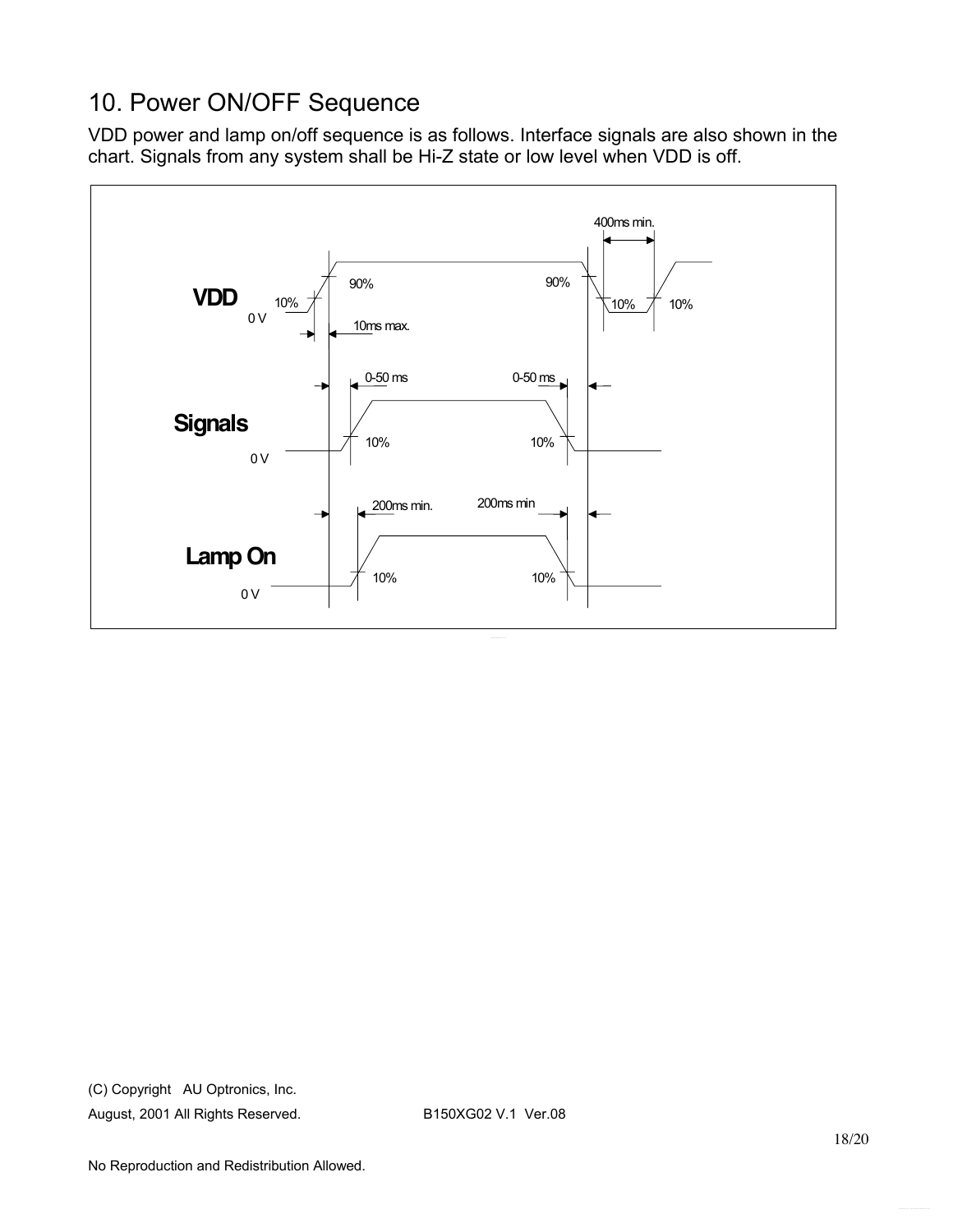# 11. Mechanical Characteristics